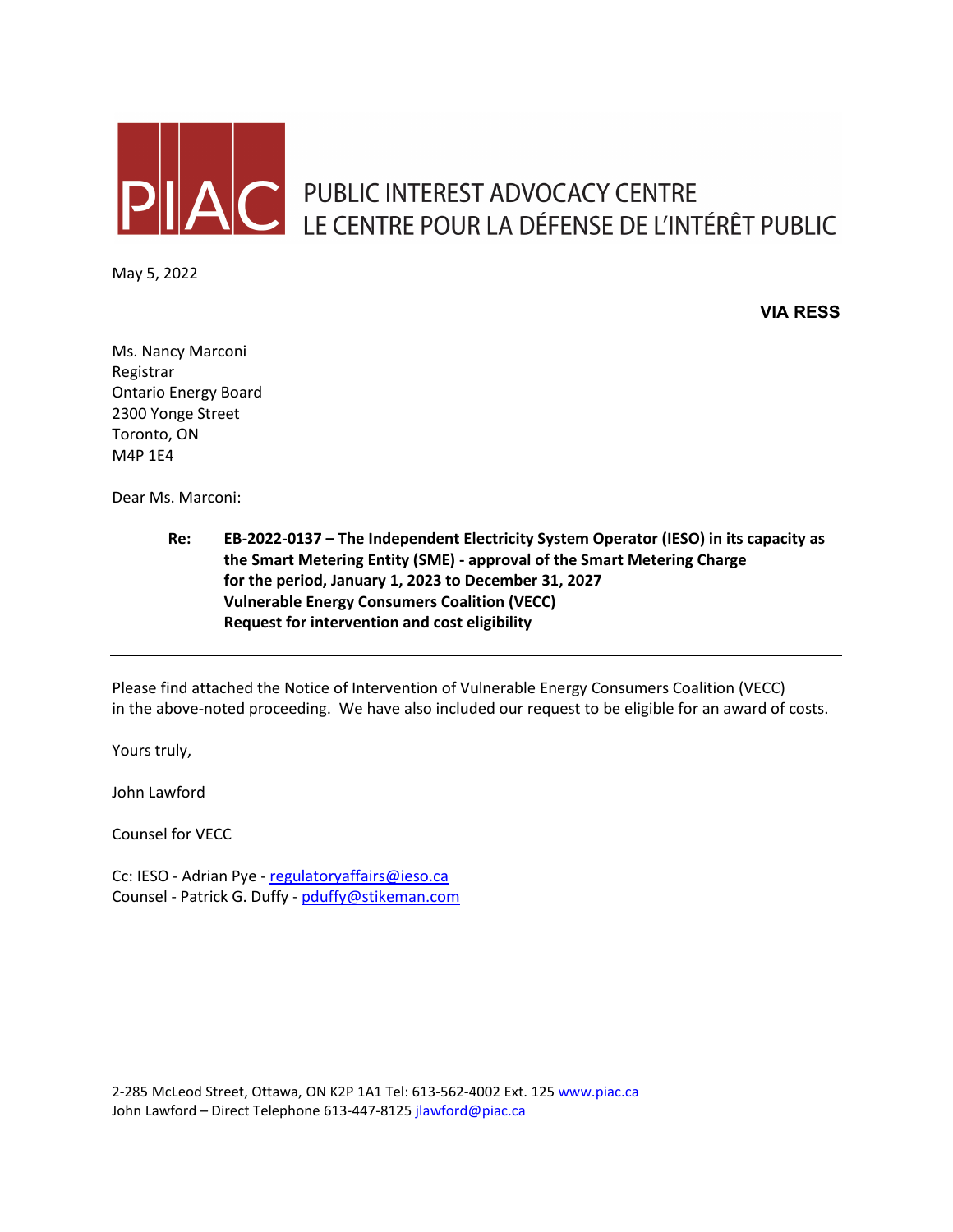#### **ONTARIO ENERGY BOARD**

# **SME 2023-2027 FEES NOTICE OF INTERVENTION OF THE VULNERABLE ENERGY CONSUMERS COALITION**

To: Ms. Nancy Marconi, OEB Registrar

#### And to: **Mr. Adrian Pye, Senior Advisor, IESO Regulatory Affairs**

#### **IDENTITY OF THE INTERVENOR AND ITS MEMBERSHIP**

- 1. The Vulnerable Energy Consumers Coalition (VECC) hereby expresses its intention to intervene and participate in the above-mentioned proceeding. VECC consists of the following organizations:
	- (a) The Federation of Metro Tenants Association (FMTA)
	- (b) The Ontario Coalition of Senior Citizens' Organizations (OCSCO)
- 2. The Federation of the Metro Tenants Association (the "FMTA") is a non-profit corporation composed of over ninety-two affiliated tenants associations, individual tenants, housing organizations, and members of non-profit housing co-oops. In addition to encouraging the organization of tenants and the promotion of decent and affordable housing, the Federation provides general information, advice, and assistance to tenants. The address is:

500-27 Carlton Street Toronto, ON M5B 1L2

3. The Ontario Coalition of Senior Citizens' Organizations ("OCSCO") is a coalition of over 160 senior groups as well as individual members across Ontario. OCSCO represents the concerns of over 500,000 senior citizens through its group and individual members. OCSCO's mission is to improve the quality of life for Ontario's seniors. OCSCO's address is:

> 333 Wilson Avenue, Suite 406 Toronto, ON M3H 1T2

4. The coalition of the FMTA and OCSCO under the name VECC has the specific mandate of intervening in proceedings to advocate on behalf of the interests of Ontario's vulnerable consumers with respect to energy issues, primarily through intervention in regulatory proceedings at the Ontario Energy Board.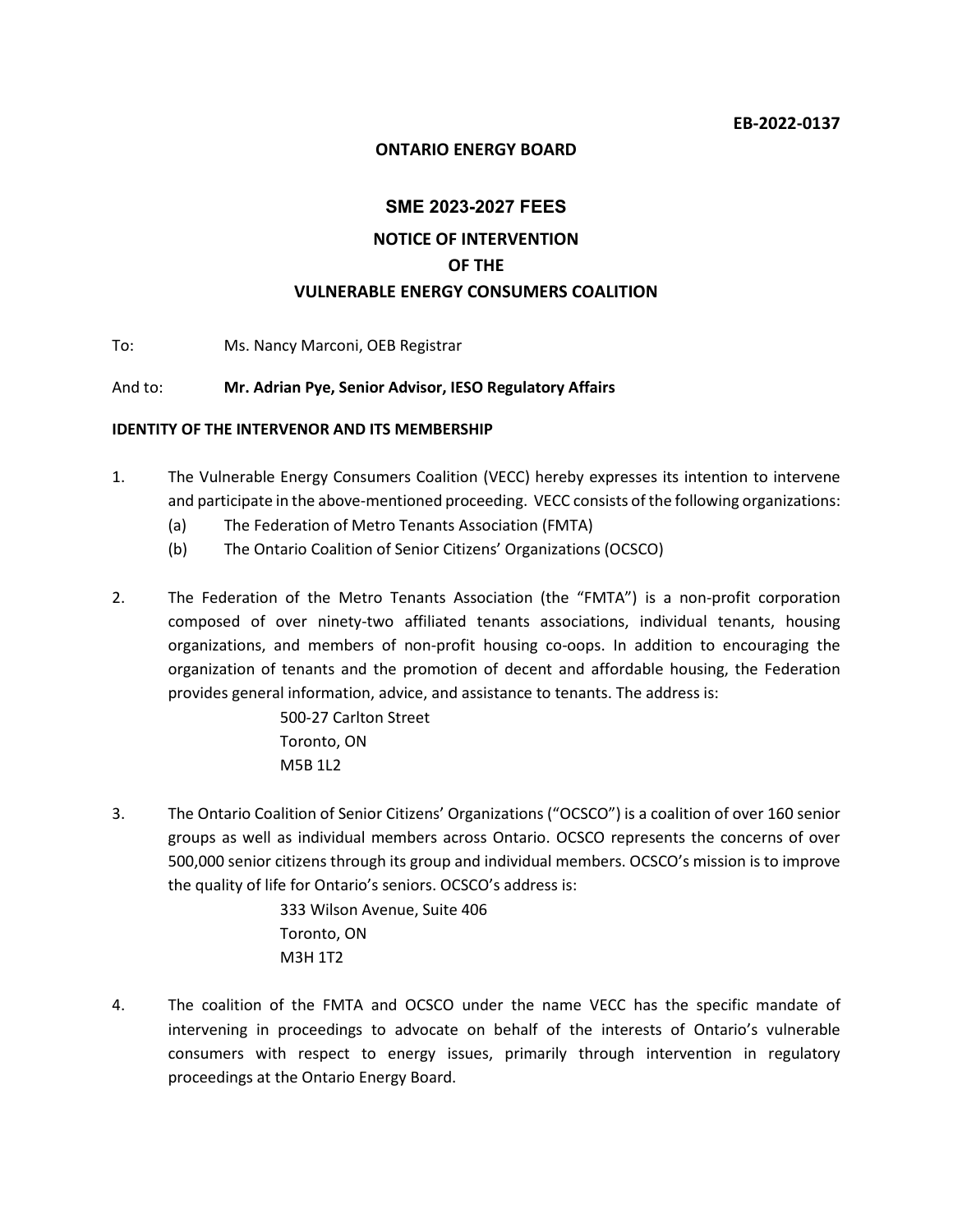- 5. Although the organization is not itself a member of VECC, the Public Interest Advocacy Centre (PIAC) in Ottawa assists in the representation of the interests of vulnerable consumers by ensuring the availability of competent representation and consultant support to the VECC participation.
- 6. VECC is a frequent intervenor in Board proceedings. Our annual information filing can be found on the Board's website at: [https://www.oeb.ca/stakeholder-engagement/intervenor](https://www.oeb.ca/stakeholder-engagement/intervenor-information/annual-filings-frequent-intervenors)[information/annual-filings-frequent-intervenors](https://www.oeb.ca/stakeholder-engagement/intervenor-information/annual-filings-frequent-intervenors)

## **INDIVIDUALS AUTHORIZED TO REPRESENT VECC IN THIS PROCEEDING**

7. The name & address of the agent authorized to receive documents on behalf of VECC is:

John Lawford Counsel, Regulatory and Public Policy Public Interest Advocacy Centre (PIAC) 2-285 McLeod Street Ottawa, Ontario K2P 1A1 613- 562-4002 ext. 125 [jlawford@piac.ca](mailto:jlawford@piac.ca) PIAC Office: 613-562-4002 (Donna Brady) Ext. 121

8. VECC requeststhat all correspondence and documentation also be electronically copied to VECC's consultants:

> Mark Garner (project manager) 647 Broadway Ave. Toronto, Ontario M4G 2S8 647-408-4501 (office) [markgarner@rogers.com](mailto:markgarner@rogers.com)

9. To mitigate costs VECC requests only electronic copies of the materials. VECC may ask for paper copies of some or all of the materials if this becomes necessary. VECC requests electronic copies of the application and any additional supporting materials are sent to its representatives at their respective e-mail addresses.

### **GROUNDS FOR THE INTERVENTION**

10. VECC has been active in protecting the interest of low-income consumers for over 15 years. We have appeared to the Board in numerous applications by natural gas and electricity distributors, electricity transmitters and power producers. As such we have developed a wide experience and information about the issues affecting residential electricity consumers. VECC has also been